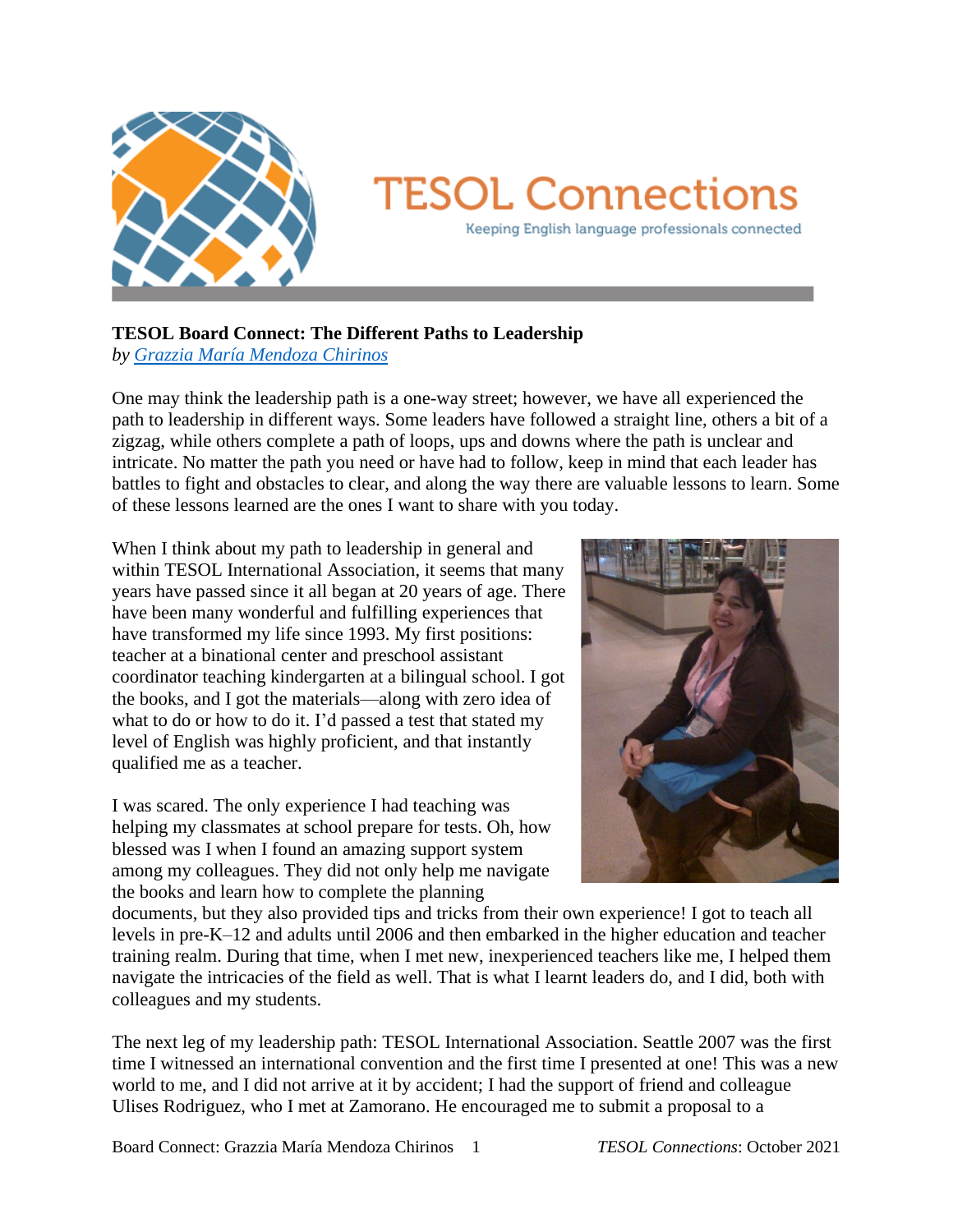convention where the acceptance rate was 21%. His words: "We already have a no…so…" What are the odds? It got accepted.



Oh, the experience: a huge convention center, hundreds of wonderful presentations (I wanted to attend all of them), and the amazing authors of the books I had studied and used in my classroom: Betty Azar, Diane Larsen Freeman, Rod Ellis, to name a few. This experience marked my life, and I have been in love with TESOL ever since, attending every convention, presenting every year, learning, and serving.

My service included reviewing proposals, chairing an award for the Awards Committee, volunteering at the

Electronic Village, guiding others at interest section booths, founding the Honduran association, working and representing Latin American and Caribbean affiliates, and chairing the English as a Foreign Language Interest Section. On this TESOL journey, I must also highlight the words of Valerie Jakar: "You should apply for the board." Here I am on my 3rd year as a board member and chair of the Finance Committee, serving others and now being the voice that says, "You should apply for…" My journey as a leader at this stage was marked by leading and serving, while seeking opportunities for others.

Finally, the most recent leg of my journey: the U.S. State Department, thanks to Carmen de Urcuyo, my angel on earth as I like to call her. She gave me the chance to become a U.S. State Department alumna by including me in incredible training opportunities and applications to exchanges, broadening my perspectives and allowing me to meet amazing colleagues and a support network of people who encouraged me and continued to



support me in my journey. She encouraged me to try, to explore, and to apply to grants that will support others in thriving professionally in Honduras. During all these experiences, I got to interact with amazing professionals from all over the world online and in person. With many of them, I still have projects and long-lasting friendships. Thanks to her support, I founded the [Honduran English Language Teacher Association,](https://heltahondurastesol.org/) and since 2014 we have trained more than 3,000 teachers, bringing TESOL to Honduras (literally in 2018). This stage marked me as leader allowing me to understand my role was one of giving back!